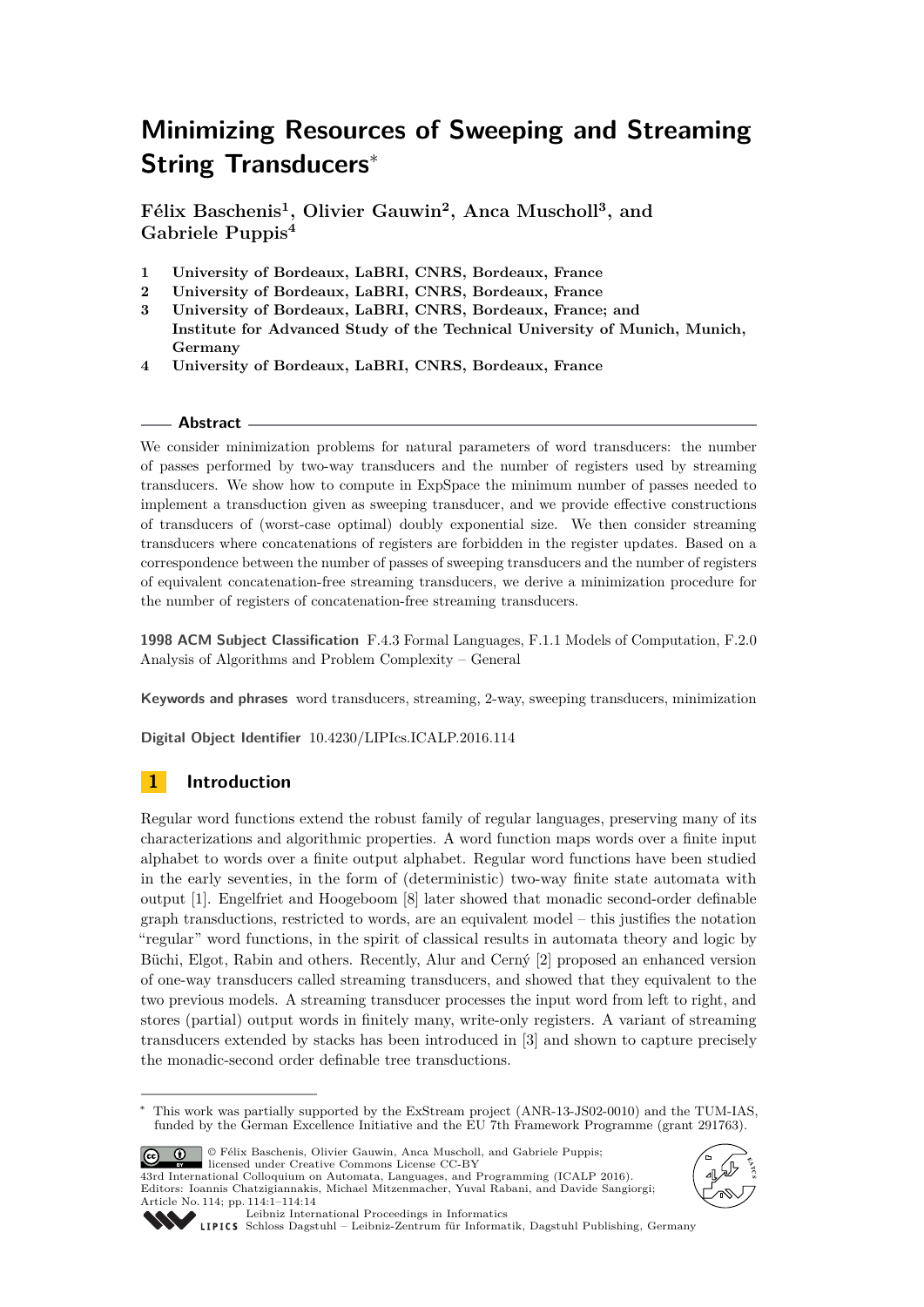#### **114:2 Minimizing Resources of Sweeping and Streaming String Transducers**

Two-way and streaming transducers raise new and challenging questions about storage requirements. The classical storage measure for automata is state complexity. State space minimization of two-way transducers is however poorly understood, even in the simpler setting of automata (cf. related work). But there are more meaningful parameters for transducer minimization. One such parameter for streaming transducers is the number of registers, and for two-way transducers it is the number of times the transducer needs to re-process the input word. These parameters measure the required storage capacity in a more realistic way than the number of control states. For example, a two-way transducer that needs to process a very large input with several passes has much larger memory requirements in practice than the memory needed for storing the states. Ideally, the input is processed one-way, hence in one pass only, as in the streaming setting. But not every transduction can be implemented by a one-way, finite state transducer without additional memory.

The register minimization problem has been considered by Alur and Raghothaman in [\[4\]](#page-12-4), for a special family of deterministic streaming transducers: the output alphabet is unary, and the updates are additions/subtractions of registers by constants. For two-way transducers, Filiot et al. showed how to decide whether a transducer is equivalent to some one-way transducer [\[10\]](#page-12-5). The decision procedure of [\[10\]](#page-12-5) is non-elementary, and we provided in [\[5\]](#page-12-6) an elementary decision procedure and construction of equivalent one-way transducers in the special case of *sweeping* transducers: head reversals are only allowed at the extremities of the input. Sweeping transducers are strictly less expressive than two-way transducers, as shown e.g. by the transduction mapping inputs of the form  $u_1 \# u_2 \# \cdots \# u_n$ , where the words  $u_i$ contain no occurrence of  $\#$ , to  $u_n \cdots u_2 u_1$ .

In this paper we extend our results from [\[5\]](#page-12-6) by showing how to compute in ExpSpace the *minimal number of passes* needed by a non-deterministic, functional sweeping transducer. It turns out that sweeping transducers have the same expressive power as bounded-reversal two-way transducers, and as *concatenation-free* streaming transducers – transducers where concatenation of registers is not allowed in the updates. Since the transformations between the sweeping and streaming models preserve the relationship between the number of passes and the number of registers, we reduce the *minimization problem for registers* of concatenation-free streaming transducers to the minimization of the number of passes of sweeping transducers, and thus solve the former problem.

**Related work.** As already mentioned, succinctness questions about two-way automata are still challenging. A longstanding open problem is whether non-deterministic two-way automata are exponentially more succinct than deterministic two-way automata. It is only known that this is the case for deterministic sweeping automata [\[13\]](#page-13-1).

Regular transductions behave also nicely in terms of expressiveness: first-order definable transductions are known to be equivalent to transductions defined by aperiodic streaming transducers [\[11\]](#page-13-2) and by aperiodic two-way transducers [\[6\]](#page-12-7).

Besides [\[4\]](#page-12-4), the closest work to ours is [\[7\]](#page-12-8), that shows how to compute the minimal number of registers of deterministic streaming transducers with register updates of the form  $x := y \cdot v$ , where *v* is a word and *x*, *y* are registers. These transducers are as expressive as one-way transducers. However, the focus of [\[7\]](#page-12-8) is different from ours, since the outputs can be formed over any infinitary group. Moreover, the works [\[4,](#page-12-4) [7\]](#page-12-8) consider deterministic transducers, which require in general more registers than non-deterministic functional ones. The proof techniques are based on variants of a property that has been studied for one-way transducers (the twinning property), and are quite different from ours.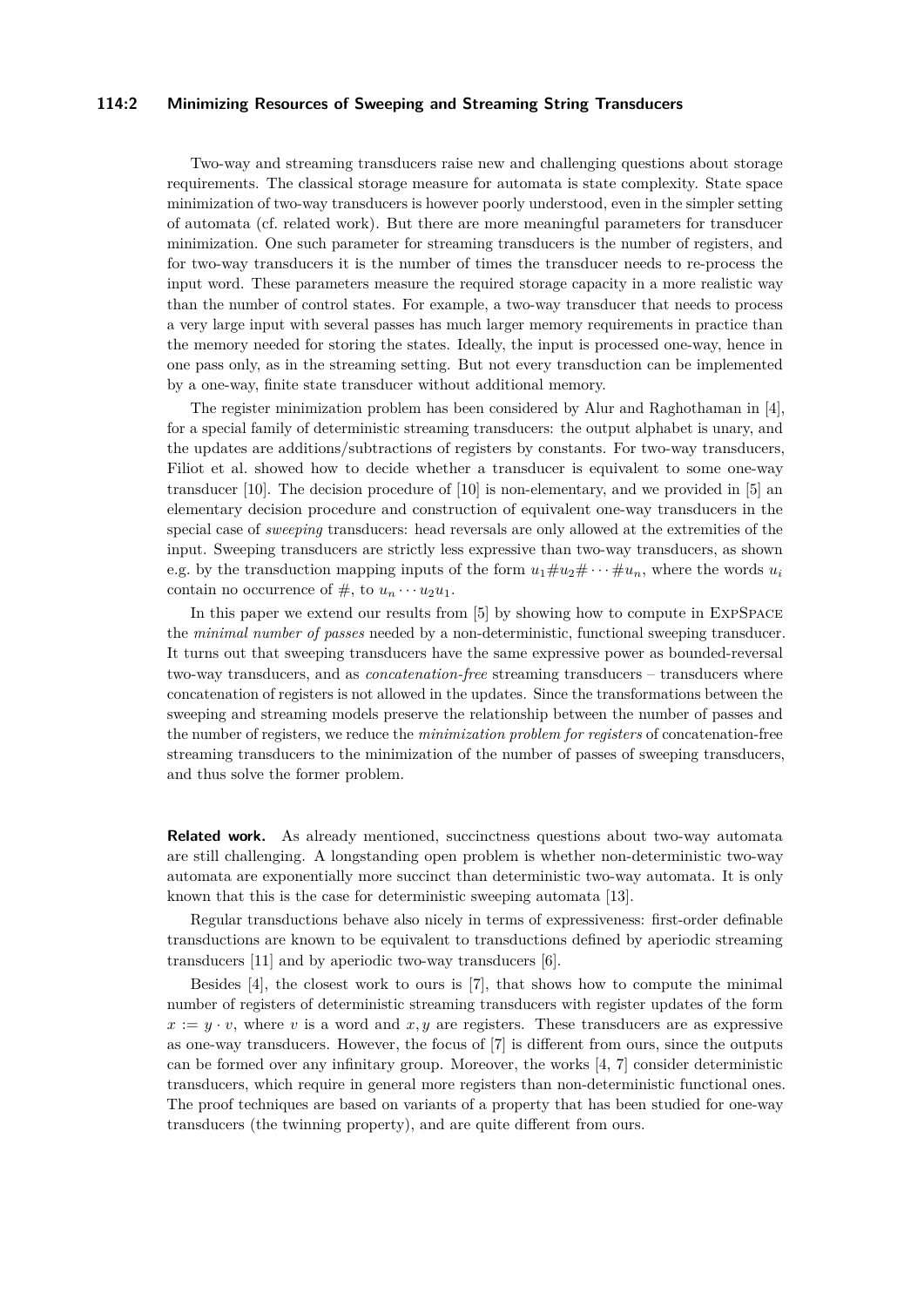**Overview.** After introducing two-way and streaming transducers in Section [2,](#page-2-0) and showing some basic properties, we recall in Section [3](#page-5-0) the key characterization of one-way definability from [\[5\]](#page-12-6). Section [4](#page-7-0) presents the main result on minimization of sweeping transducers. Finally, Section [5](#page-11-0) concludes with a logical characterization for sweeping transducers. A longer version of the paper is available at <https://hal.archives-ouvertes.fr/hal-01274992>.

## <span id="page-2-0"></span>**2 Preliminaries**

Here we introduce the transducers we are interested in: two-way and streaming transducers.

**Two-way transducers.** A *two-way transducer* is a tuple  $T = (Q, \Sigma, \Delta, I, E, F)$ , where *Q* is a finite set of states,  $\Sigma$  (resp.  $\Delta$ ) is a finite input (resp. output) alphabet, *I* (resp. *F*) is a subset of *Q* representing the initial (resp. final) states, and  $E \subseteq Q \times \Sigma \times \Delta^* \times Q \times \{\text{left}, \text{right}\}\$ is a finite set of transition rules describing, for each state and input symbol, the possible output string, target state, and direction of movement. To enable distinguished transitions at the extremities of the input word, we use two special symbols  $\triangleright$  and  $\triangleleft$  and assume that the input of a two-way transducer is of the form  $u = a_1 \dots a_n$ , with  $n \geq 2$ ,  $a_1 = \triangleright$ ,  $a_n = \triangleleft$ , and  $a_i \neq \rhd, \lhd$  for all  $i = 2, \ldots, n - 1$ .

Given an input word *u*, we call *positions* the places between the symbols of *u*, where the head of a transducer can lie. We can identify the positions of  $u = a_1 \ldots a_n$  with the numbers 1, ...,  $n-1$ , where each number x is seen as the position between  $a_x$  and  $a_{x+1}$ . Since here we deal with *two-way* devices, a position can be visited several times along a run. Formally, we associate the states of the transducer with *locations*, namely, with pairs  $(x, y)$ , where  $x$ is a position and *y* is a non-negative integer, called *level*. For convenience, we assume that, from a location at even level, the transducer can either move to the next position to the right, without changing the level, or perform a reversal, that is, increment the level by 1 and keep the same position; symmetrically, from a location at odd level, the transducer can either move leftward, without changing the level, or perform a reversal. Locations are ordered according to the following order:  $\ell \leq \ell'$  if  $\ell = (x, y), \ell' = (x', y')$  and one of the following holds: (1)  $y < y'$ , or (2)  $y = y'$  even and  $x \leq x'$ , or (3)  $y = y'$  odd and  $x \geq x'$ .

Formally, we define a run on  $u = a_1 \ldots a_n$  as a sequence of locations, labeled by states and connected by edges, hereafter called *transitions*. The state at a location  $\ell = (x, y)$  of a run  $\rho$  is denoted  $\rho(\ell)$ . The transitions must connect pairs of locations  $\ell \leq \ell'$  that are either at adjacent positions and on the same level, or at the same position and on adjacent levels. Each transition is labeled with a pair *a/v* consisting of an input symbol *a* and a word *v* produced as output. There are four types of transitions:

$$
(x, 2y+1) \xleftarrow{a_{x+1}/v} (x+1, 2y+1) \qquad (x, 2y) \xrightarrow{a_{x+1}/v} (x+1, 2y)
$$

$$
\xrightarrow{a_{x+1}/v} \xleftarrow{(x+1, 2y+2)} (x, 2y+1) \xrightarrow{(x, 2y)} a_{x+1}/v
$$

The upper left (resp. upper right) transition can occur in a run  $\rho$  of  $T$  on  $u$  provided that  $(\rho(x+1, 2y+1), a_{x+1}, v, \rho(x, 2y+1), \text{left})$  (resp.  $(\rho(x, 2y), a_{x+1}, v, \rho(x+1, 2y), \text{right}))$  is a valid transition rule of *T* and  $a_{x+1}$  is the  $(x+1)$ -th symbol of *u* (assuming that first symbol is  $\triangleright$ ). Similarly, the lower left (resp. lower right) transition are called *reversals*, and can occur in a run  $\rho$  if  $(\rho(x+1, 2y+1), a_{x+1}, v, \rho(x+1, 2y+2), \text{right})$  (resp.  $(\rho(x, 2y), a_{x+1}, v, \rho(x, 2y+1), \text{left}))$ is a valid transition rule of *T* and  $a_{x+1}$  is the  $(x + 1)$ -th symbol of *u*.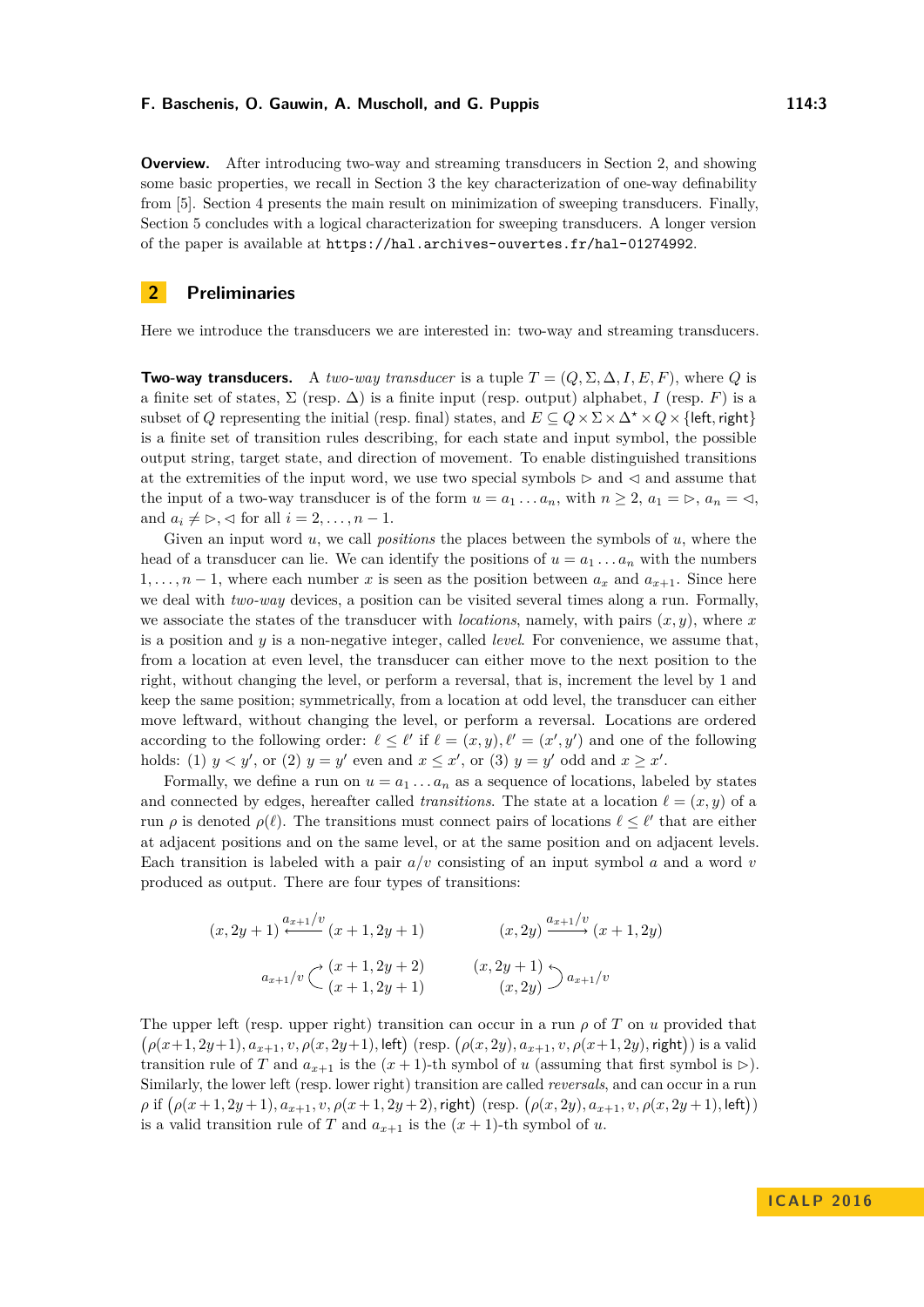#### **114:4 Minimizing Resources of Sweeping and Streaming String Transducers**

We say that a run on  $u = a_1 \ldots a_n$  is *successful* if it starts with an initial state, either at location  $(1,0)$  or at location  $(n-1,1)$ , and ends in a final state, at some location of the form  $(1, y_{\text{max}})$  or  $(n-1, y_{\text{max}})$ . The output produced by a run  $\rho$  is the concatenation of the words produced by its transitions, and it is denoted by  $\text{out}(\rho)$ .

**Crossing sequences.** An important notion associated with runs of two-way automata is that of crossing sequence. Intuitively, this is a tuple of states that label those locations of a run that visit the same position. Formally, given a successful run  $\rho$  of a two-way transducer on input  $u = a_1 \ldots a_n$ , the *crossing sequence of*  $\rho$  *at a position*  $x \in \{1, \ldots, n-1\}$  is the tuple  $\rho | x = (\rho(x, y_0), \ldots, \rho(x, y_h))$ , where  $y_0 < \ldots < y_h$  are all and only the levels of the locations of  $\rho$  at position *x*. The classical transformation of two-way finite state automata into equivalent one-way automata [\[12\]](#page-13-3) uses crossing sequences.

#### **Properties of two-way transducers.** We say that a two-way transducer is

- *sweeping* if every run performs the reversals only at the extremities of the input word, i.e. when reading the symbols  $\triangleright$  or  $\triangleleft$ ;
- $\blacksquare$  *L-sweeping* if it is sweeping and all successful runs start at the leftmost location  $(1,0)$ ;
- *R-sweeping* if it is sweeping and all successful runs start at the rightmost location  $(n-1, 1)$ ;  $\equiv$
- *k-pass* if every successful run visits every position of the input at most *k* times;  $\sim$
- *k-reversal* if every successful run performs at most *k* reversals;  $\overline{a}$
- *one-way* if it is 1-pass, L-sweeping.  $\overline{a}$

A transducer is *functional* if it produces at most one output on each input. It is called *unambiguous* if it admits at most one successful run on each input. These notions will have the same meaning for streaming transducers, defined later. Clearly, every unambiguous transducer is functional. The converse is not true in general, but we will see later that we can transform the functional transducers considered in this paper so as to enforce unambiguity.

It is easy to see that every unambiguous transducer with *n* states is 2*n*-pass. For functional transducers we can restrict ourselves to considering only *normalized* runs, namely, runs that never visit the same position twice with the same state and the same direction. The reason is that functionality guarantees that every factor of a successful run that starts and ends at the same position and with the same state produces the empty output.

Hereafter, we silently assume that all transducers are *functional* and all successful runs are *normalized*. As a consequence the length of the crossing sequences of the successful runs of a transducer can be bounded by 2*n*, where *n* is the number of states of the transducer.

For streaming transducers, we can observe the following. Every *k*-pass R-sweeping transducer can be transformed into an equivalent  $(k + 1)$ -pass L-sweeping transducer. It is also easy to disambiguate functional sweeping transducers, that is, transform them into equivalent unambiguous sweeping transducers, without increasing the number of passes. For this it suffices to fix a total order on the successful runs, e.g. the lexicographic order, and restrict to runs that are minimal among those over the same input.

The following proposition shows an interesting correspondence between the number of passes of sweeping transducers and the number of reversals of two-way transducers.

<span id="page-3-0"></span>I **Proposition 1.** *Every k-pass sweeping transducer is also* (*k* − 1)*-reversal. Conversely, every* (*k*−1)*-reversal two-way transducer can be transformed in* 2ExpTime *into an equivalent unambiguous k-pass sweeping transducer. The transformation can be performed in* ExpTime *if the* (*k* − 1)*-reversal transducer is unambiguous.*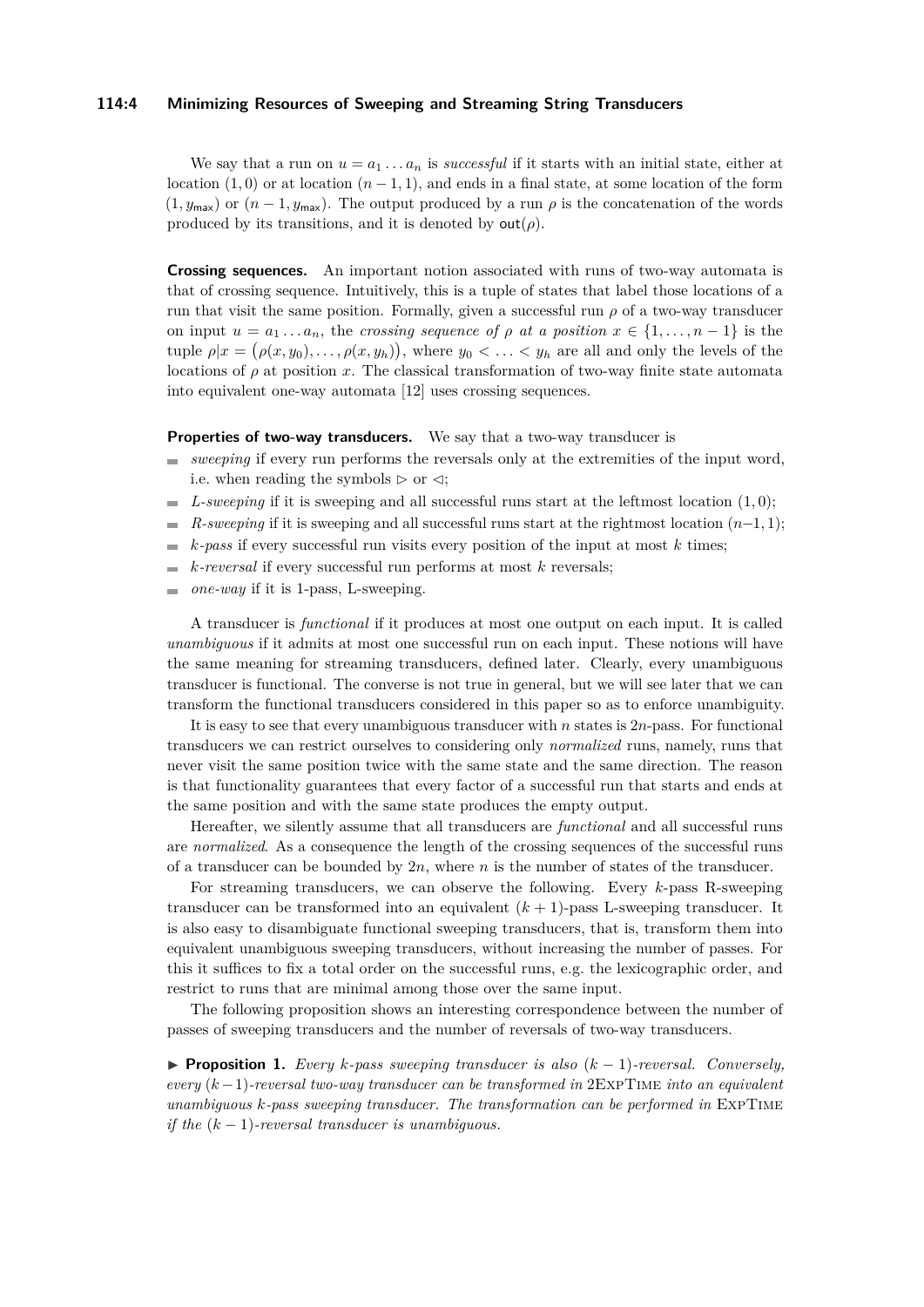**Streaming transducers.** Streaming transducers can implement the same transductions as two-way transducers [\[2,](#page-12-2) [8\]](#page-12-1), but they do so using a single left-to-right pass and a fixed set of registers that can store words over the output alphabet.

Formally, a *streaming transducer* is a tuple  $T = (Q, \Sigma, \Delta, R, U, I, E, F)$ , where Q is a finite set of states,  $\Sigma$  (resp.  $\Delta$ ) is a finite input (resp. output) alphabet, *R* is a finite set of registers disjoint from  $\Delta$ , *U* is a finite set of *updates* for the registers, namely, functions from *R* to  $(R \oplus \Delta)^*$ , *I* is a subset of *Q* representing the initial states,  $E \subseteq Q \times \Sigma \times U \times Q$  is a finite set of transition rules, describing, for each state and input symbol, the possible updates and target states, and  $F: Q \to (R \oplus \Delta)^*$  is a partial output function.

A well-behaved class of streaming transducers [\[2\]](#page-12-2) is obtained by restricting the allowed types of updates and partial output functions to be copyless. A streaming transducer  $T = (Q, \Sigma, \Delta, R, U, I, E, F)$  is *copyless* if (1) for every update  $f \in U$ , every register  $z \in R$ appears at most once in  $f(z_1) \cdot \ldots \cdot f(z_k)$ , where  $R = \{z_1, \ldots, z_k\}$ , and (2) for every state  $q \in Q$ , every register  $z \in R$  appears at most once in  $F(q)$ . Hereafter we assume that all streaming transducers are copyless.

To define the semantics of a streaming transducer  $T = (Q, \Sigma, \Delta, R, U, I, E, F)$ , we introduce *valuations* of registers in *R*. These are functions of the form  $g: R \to \Delta^*$ . Valuations can be homomorphically extended to words over  $R \cup \Delta$  and to updates, as follows. For every valuation  $g: R \to \Delta^*$  and every word  $w \in (R \cup \Delta)^*$ , we let  $g(w)$  be the word over ∆ obtained from *w* by replacing every occurrence of a register *z* with its valuation *g*(*z*). Similarly, for every valuation  $g: R \to \Delta^*$  and every update  $f: R \to (R \cup \Delta)^*$ , we denote by  $g \circ f$  the valuation that maps each register *z* to the word  $g(f(z))$ .

A *configuration* of *T* is a pair state-valuation  $(q, q)$ . This configuration is said to be initial if  $q \in I$  and  $q(z) = \varepsilon$  for all registers  $z \in R$ . When reading a symbol *a*, the transducer can move from a configuration  $(q, g)$  to a configuration  $(q', g')$  if there exists a transition rule  $(q, a, f, q') \in E$  such that  $g' = g \circ f$ . We denote this by  $(q, g) \xrightarrow{\frac{a}{T}} (q', g')$ .

A *run* of *T* on  $u = a_1 \ldots a_n$  is a sequence of configurations and transitions of the form  $\sigma = (q_0, g_0)$   $\frac{a_1}{r}$   $(q_1, g_1)$   $\frac{a_2}{r}$   $\ldots$   $\frac{a_n}{r}$   $(q_n, g_n)$ . The run  $\rho$  is successful if the partial output function *F* is defined on the last state *qn*. In this case, the *output* of *T* on *u* is  $g_n(F(q_n)).$ 

**Properties and relationships with sweeping transducers.** Functional and unambiguous streaming transducers are defined as in the two-way case. A streaming transducer is *k-register* if it uses at most *k* registers. As we did for two-way transducers, we assume that all streaming transducers are functional.

It is known that (functional) streaming transducers capture precisely the transductions definable by deterministic two-way transducers or, equally, by monadic second-order logic (so-called MSO transductions) [\[2,](#page-12-2) [8\]](#page-12-1). Moreover, differently from two-way transducers, nondeterministic streaming transducers can be determinized. This happens at the cost of increasing the number of registers.

**► Definition 2.** A streaming transducer  $T = (Q, \Sigma, \Delta, R, U, I, E, F)$  is *concatenation-free* if  $f(z) \in \Delta^* \cdot (R \cup \{\varepsilon\}) \cdot \Delta^*$ , for all registers  $z \in R$  and all updates  $f \in U$ .

Intuitively, a concatenation-free streaming transducer forbids register updates with two or more registers inside a right-hand side. We note that concatenation-free streaming transducers can also be determinized effectively. Moreover, it is easy to see that allowing boundedly many updates with concatenations does not change the expressiveness of the model, as one can remove any occurrence of an update with concatenations by introducing new registers.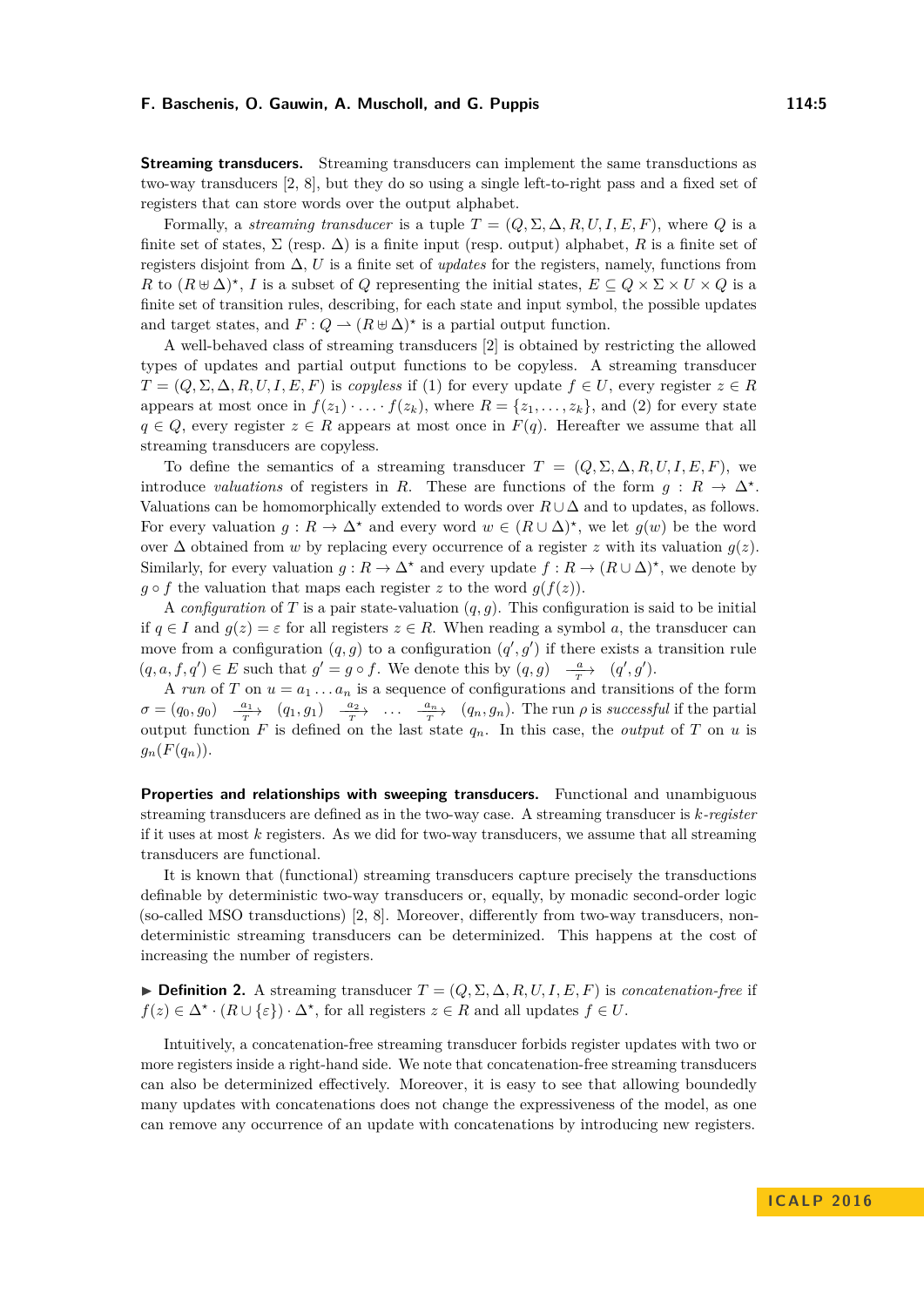#### **114:6 Minimizing Resources of Sweeping and Streaming String Transducers**

The following proposition shows a tight correspondence between the number of registers of the concatenation-free streaming transducers and the number of passes of the sweeping transducers. Note that the proposition considers sweeping transducers that start from the rightmost position. A slightly weaker correspondence holds for L-sweeping transducers, since any sweeping transducer can be made L-sweeping (resp. R-sweeping) by increasing the number of passes by 1.

<span id="page-5-1"></span>I **Proposition 3.** *Every concatenation-free streaming transducer with k registers can be transformed in* ExpTime *into an equivalent unambiguous* 2*k-pass R-sweeping transducer. The transformation is in* Ptime *if the streaming transducer is unambiguous.*

*Conversely, every k-pass R-sweeping transducer can be transformed in* 2ExpTime *into an equivalent unambiguous concatenation-free streaming transducer with*  $\lceil \frac{k}{2} \rceil$  *registers. The transformation is in* ExpTime *if the sweeping transducer is unambiguous.*

Based on the above proposition, the problem of minimizing the number of registers in a concatenation-free streaming transducer reduces to the problem of minimizing the number of passes performed by a sweeping transducer. We will thus focus on the latter problem: in Section [4,](#page-7-0) we consider the decidability and complexity of the following problem, called *k-pass sweeping definability problem*: given a functional sweeping transducer *S* and a number  $k \in \mathbb{N}$ , decide whether *S* has an equivalent *k*-pass sweeping transducer.

# <span id="page-5-0"></span>**3 One-way definability**

In [\[5\]](#page-12-6) we gave an effective characterization of sweeping transducers that are *one-way definable*, i.e., equivalent to some one-way transducer. This can be seen as a special case of the problem that we are considering here, and some of the technical tools developed in [\[5\]](#page-12-6) will be used later. We briefly recall some definitions and results related to this characterization. Hereafter we assume that *S* is an L-sweeping transducer and  $\rho$  a successful run of *S*.

**Intercepted factors.** An *interval* of positions of the run  $\rho$  has the form  $I = [x_1, x_2]$ , with  $x_1 < x_2$ . We say that an interval  $I = [x_1, x_2]$  *contains* (resp., *strongly contains*) another interval  $I' = [x'_1, x'_2]$  if  $x_1 \le x'_1 \le x'_2 \le x_2$  (resp.,  $x_1 < x'_1 \le x'_2 < x_2$ ). We say that a factor of *ρ* is *intercepted* by an interval  $I = [x_1, x_2]$  if it is maximal among the factors of *ρ* that visit only positions in *I* and that never make a reversal (recall that reversals in sweeping transducers can only occur at the extremities of the input word).

**Pumping loops.** A *loop* of a run  $\rho$  is an interval  $L = [x_1, x_2]$  of positions such that the crossing sequences  $\rho |x_1|$  and  $\rho |x_2|$  are equal. If *L* is a loop of  $\rho$ , we can obtain new runs by replicating any number of times the factors of  $\rho$  intercepted by  $L$  and, simultaneously, the factor of the input word *u* between positions  $x_1$  and  $x_2$ . This operation is called *pumping* and is formally defined as follows. Let  $L = [x_1, x_2]$  be a loop of a run  $\rho$  on  $u$ . The run obtained by pumping *n* times the loop L is the sequence  $\text{pump}_L^n(\rho) = \alpha_1 \beta_1^n \gamma_1 \alpha_2 \beta_2^n \gamma_2 \cdots \alpha_k \beta_k^n \gamma_k$ 1st pass 2nd pass  $\overline{k$ -th pass

where *k* is the number of passes performed by  $\rho$ ,  $\beta_i$  is the factor intercepted by *L* at the *i*-th level,  $\alpha_i$  is the factor intercepted either by  $[1, x_1]$  or by  $[x_2+1, |u|]$  at the *i*-th level, depending on whether this level is even or odd, and, symmetrically,  $\gamma_i$  is the factor intercepted either by  $[x_2 + 1, |u|]$  or by  $[1, x_1]$  at the *i*-th level, depending on whether this level is even or odd. We also define pump $\frac{n}{L}(u) = u[1, x_1] \cdot (u[x_1 + 1, x_2])^n \cdot u[x_2 + 1, |u|]$  and we observe that pump $\frac{n}{L}(\rho)$ is a valid run on  $\mathsf{pump}_L^n(u)$ .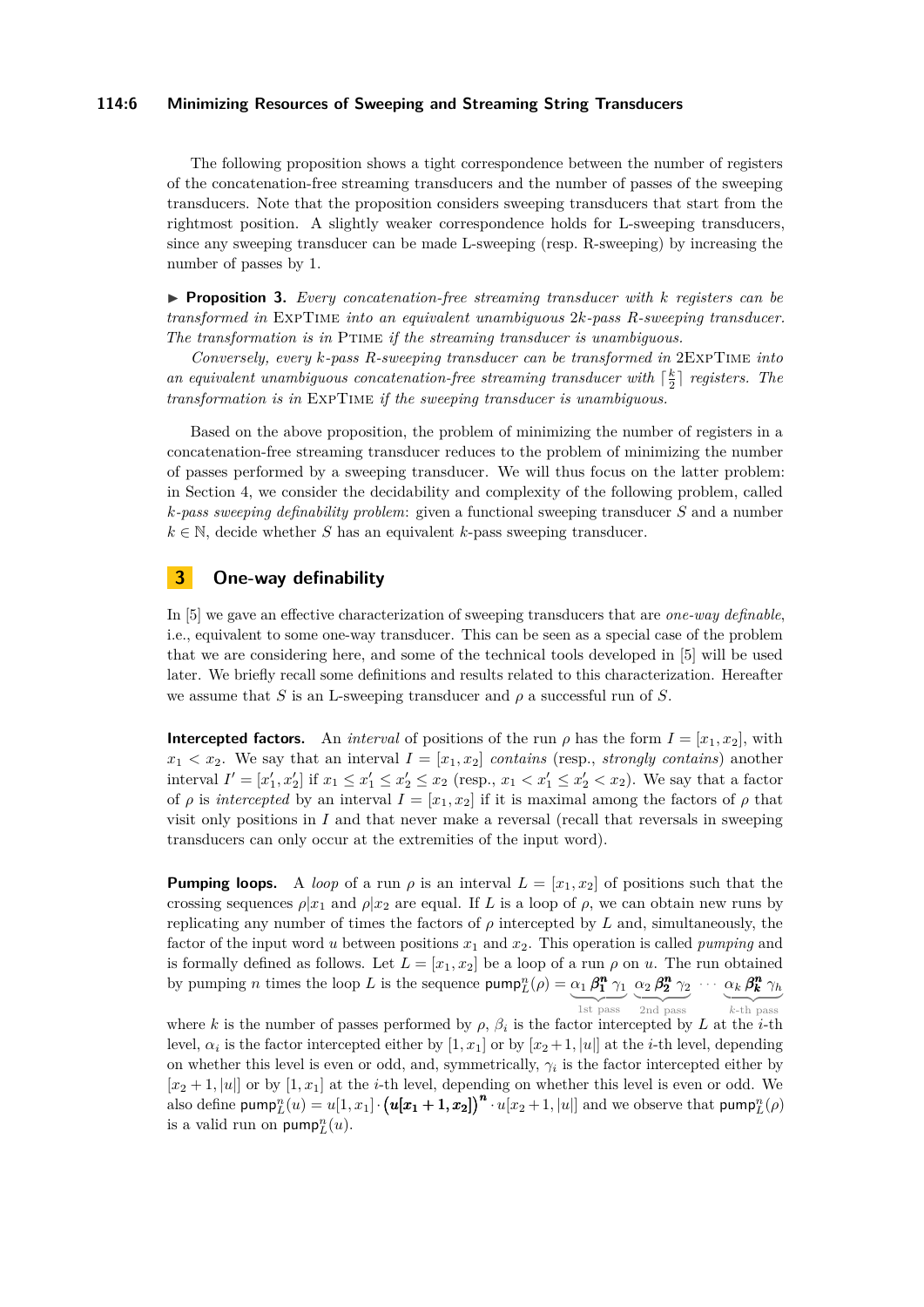It is convenient to introduce some notation for pumping runs on multiple loops. If the loops are pairwise non-overlapping this can be done by simply pumping each loop separately, since the order in which we pump the loops does not really matter. The situation is a bit more complicated when some loops overlap. In particular, when pumping a loop  $L$  of  $\rho$ , several copies of the original locations of  $\rho$  are introduced, and with this several copies of other loops may appear (think, for example, of a loop  $L'$  that is contained in  $L$ ). We say that a location  $\tilde{\ell}$  in pump<sub>L</sub><sup>n</sup>( $\rho$ ) *corresponds* to  $\ell$  in  $\rho$  if  $\tilde{\ell}$  is one of the copies of  $\ell$  that is introduced when pumping  $\rho$  on L. We extend this correspondence to sets of locations and loops. With a slight abuse of notation, we denote by  $\textsf{pump}_{L_2}^{n_2}(\textsf{pump}_{L_1}^{n_1}(\rho))$  the run obtained by first pumping  $n_1$  times the loop  $L_1$  in  $\rho$ , and then pumping  $n_2$  times every loop that corresponds to  $L_2$  in pump<sup>n<sub>1</sub></sup>( $\rho$ ) (note that the copies of  $L_2$  in pump<sup>n<sub>1</sup></sub>( $\rho$ ) are pairwise non-overlapping).</sup> It is routine to check that the two runs  $\text{pump}_{L_2}^{n_2}(\text{pump}_{L_1}^{n_1}(\rho))$  and  $\text{pump}_{L_1}^{n_1}(\text{pump}_{L_2}^{n_2}(\rho))$  are isomorphic. This allows us to use the shorthand  $\text{pump}_{\overline{L}}^{\overline{n}}(\rho)$  to denote runs obtained from  $\rho$ by pumping the loops  $\overline{L} = L_1, \ldots, L_m$  with the numbers  $\overline{n} = n_1, \ldots, n_m$ , respectively.

**Inversions.** The notion of inversion is crucial for characterizing one-way definability [\[5\]](#page-12-6). Let *L* be a loop of  $\rho$ . A location  $\ell_1$  is called an *entry point of L* if it is the first location of a factor intercepted by *L*. Similarly, a location  $\ell_2$  is called an *exit point of L* if it is the last location of a factor intercepted by *L*. Note that every entry/exit point of  $L = [x_1, x_2]$  occurs either at position  $x_1$  or at position  $x_2$ .

<span id="page-6-0"></span>**Definition 4.** An *inversion* of a run  $\rho$  is a pair of locations  $\ell_1$  and  $\ell_2$  for which there exist two loops  $L_1 = [x_1, x_1']$  and  $L_2 = [x_2, x_2']$  such that (also refer to the figure on the right):

- $\ell_1$  is an entry point of  $L_1$  and  $\ell_2$  is an exit point of  $L_2$ ,
- $\ell_1 < \ell_2$  and  $x_2 \le x'_1$ ,
- for both  $i = 1$  and  $i = 2$ , the factor intercepted by  $L_i$ and visiting  $\ell_i$  has non-empty output, and no other loop strongly contained in  $L_i$  has the same property as  $L_i$ w.r.t. this factor.



We say that the loops  $L_1$  and  $L_2$  are the *witnessing loops* of the inversion  $(\ell_1, \ell_2)$ .

**Periodic words.** A word *w* is said to have *period p* if  $w \in u^* v$  for some word *u* of length *p* and some prefix *v* of *u*. For example,  $w = abcabcab$  has period  $p = 3$ .

We are interested into factors of the outputs of *S* that are periodic, with uniformly bounded periods. To do this, we fix the constant  $e_S = c_S \cdot |Q|^{2|Q|}$ , where  $c_S$  is the maximum number of symbols output by a single transition of *S* and *Q* is the state space of *S*. The crux in [\[5\]](#page-12-6) is the following property:

<span id="page-6-2"></span>**Proposition 5** (Prop. 7 in [\[5\]](#page-12-6)). If *S* is a one-way definable L-sweeping transducer and  $(\ell_1, \ell_2)$  *is an inversion of a successful run*  $\rho$  *of S, then* **out**( $\rho[\ell_1, \ell_2]$ ) *has period at most e<sub>S</sub>.* 

The above result justifies the following definition: let  $L_S \subseteq \text{dom}(S)$  be the language of those words *u* that induce a successful run  $\rho$  of *S* such that, for all inversions  $(\ell_1, \ell_2)$  of *ρ*, out( $ρ[ℓ<sub>1</sub>, ℓ<sub>2</sub>]$ ) is periodic with period at most *e<sub>S</sub>*. We denote by  $S|<sub>L<sub>S</sub></sub>$  the transducer *S* restricted to inputs from *LS*. One-way definability is characterized as follows:

<span id="page-6-1"></span> $\triangleright$  **Theorem 6** (Th. 1 in [\[5\]](#page-12-6)), An L-sweeping transducer *S* is one-way definable if and only if  $L<sub>S</sub> = dom(S)$ *. Moreover, given an L-sweeping transducer S, one can construct in doubly exponential time a one-way transducer*  $T$  *that is equivalent to*  $S|_{L_S}$ *.*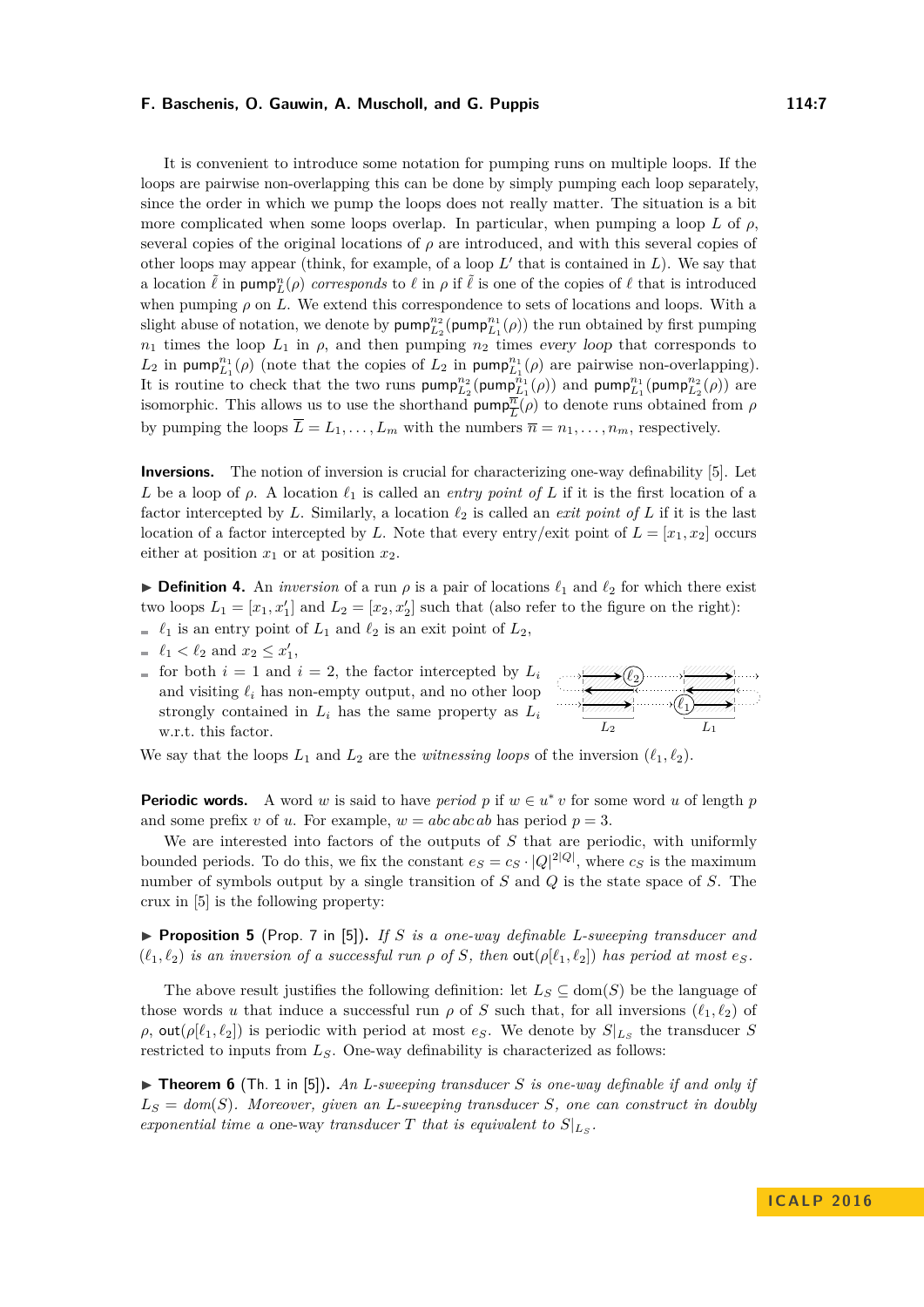#### **114:8 Minimizing Resources of Sweeping and Streaming String Transducers**

# <span id="page-7-0"></span>**4 k-pass sweeping definability**

We begin by defining the objects that need to be considered for characterizing *k-pass definability*, i.e., whether a sweeping transducer is equivalent to some *k*-pass sweeping transducer. Let *S* be an L-sweeping transducer. The idea is to consider factors of runs of *S* that can be simulated alternatively from left to right and from right to left. We begin by introducing a notion of inversion that looks symmetric to Definition [4:](#page-6-0) a *co-inversion* is defined as above, with  $x_1 \leq x_2'$  replacing  $x_2 \leq x_1'$ . In other words, for an inversion we exclude the case where  $L_2$  is *after*  $L_1$ , whereas for a co-inversion we exclude that  $L_2$  is *before L*1. We then combine inversions and co-inversions, as follows:

<span id="page-7-3"></span> $\triangleright$  **Definition 7.** A *k-inversion* of *ρ* is a sequence  $\overline{\ell} = (\ell_1, \ell_2), \ldots, (\ell_{2k-1}, \ell_{2k})$  such that:

- $\blacksquare$   $\ell_1 < \ell_2 < \ldots < \ell_{2k-1} < \ell_{2k}$  are distinct locations in *ρ*,
- $\blacksquare$  for all even *i* ∈ {0, ..., *k* − 1}, ( $\ell_{2i+1}, \ell_{2i+2}$ ) is an inversion of  $\rho$ ,

 $\blacksquare$  for all odd *i* ∈ {0, ..., *k* − 1}, ( $\ell_{2i+1}, \ell_{2i+2}$ ) is a co-inversion of *ρ*.

An example of a 3-inversion is depicted to the right. We say that  $\bar{\ell}$  is *safe* if  $\text{out}(\rho[\ell_{2i+1}, \rho_{2i+2}])$  has period at most  $e_S$ , for some  $i \in \{0, \ldots, k-1\}$ . We denote by  $L_S^{(k)}$  $S<sup>(k)</sup>$  the language of words  $u \in \text{dom}(S)$  such that all  $k$ -inversions of all successful runs of  $S$  on  $u$  are safe.



<span id="page-7-2"></span>► **Example 8.** Consider the 3-pass transducer that on input  $u \# v$ , with  $u, v \in \{a, b\}^*$ , outputs  $(ab)^{|uvw|}$  (*ba*)<sup>|uwv|</sup>. This transduction can also be realized in 2 passes. This means that every 2-inversion is safe. For example, the 2-inversion depicted to the right is safe, as the output  $\rho$ [ $\ell_3, \ell_4$ ] is periodic.



Note that the definition of 1-inversion is the same as Definition [4,](#page-6-0) and hence  $L_S^{(1)} = L_S$ . In particular, by Theorem [6,](#page-6-1) we know that *S* is one-way definable iff  $L_S^{(1)} = \text{dom}(S)$ . The generalization of this result is provided in Theorem [9](#page-7-1) below: *k*-pass definability is equivalent to *k*-inversions being all safe, in the same way as one-way definability is equivalent to all inversions having periodic output.

<span id="page-7-1"></span> $\blacktriangleright$  **Theorem 9.** *A sweeping transducer S is k-pass L-sweeping definable iff*  $L_S^{(k)} = dom(S)$ *, and this can be decided in* ExpSpace*. Moreover, given a sweeping transducer S, one can construct in*  $2EXPTIME$  *an unambiguous k-pass L-sweeping transducer*  $T$  *equivalent to*  $S|_{L_S^{(k)}}$ *.* 

An analogous result for deciding *k*-pass *R-sweeping* definability can be derived by symmetry, by mirroring the input and reversing the computation. We also observe that, for  $k = 1$ , the above theorem improves the previous 2ExpSpace upper bound from [\[5\]](#page-12-6) for deciding one-way definability of a sweeping transducer *S*. Concerning the doubly exponential size of an equivalent *k*-pass L-sweeping transducer, we observe that this is optimal, as in [\[5\]](#page-12-6) we have shown that there are sweeping transducers *S* such that any equivalent one-way transducer has size at least doubly exponential in *S*.

Before turning to the proof of Theorem [9,](#page-7-1) we list some simple consequences of this theorem and of Propositions [1](#page-3-0) and [3.](#page-5-1)

#### ► Corollary 10.

*One can compute in* ExpSpace *the minimum number of passes needed to implement a* m. *transduction given as a sweeping transducer.*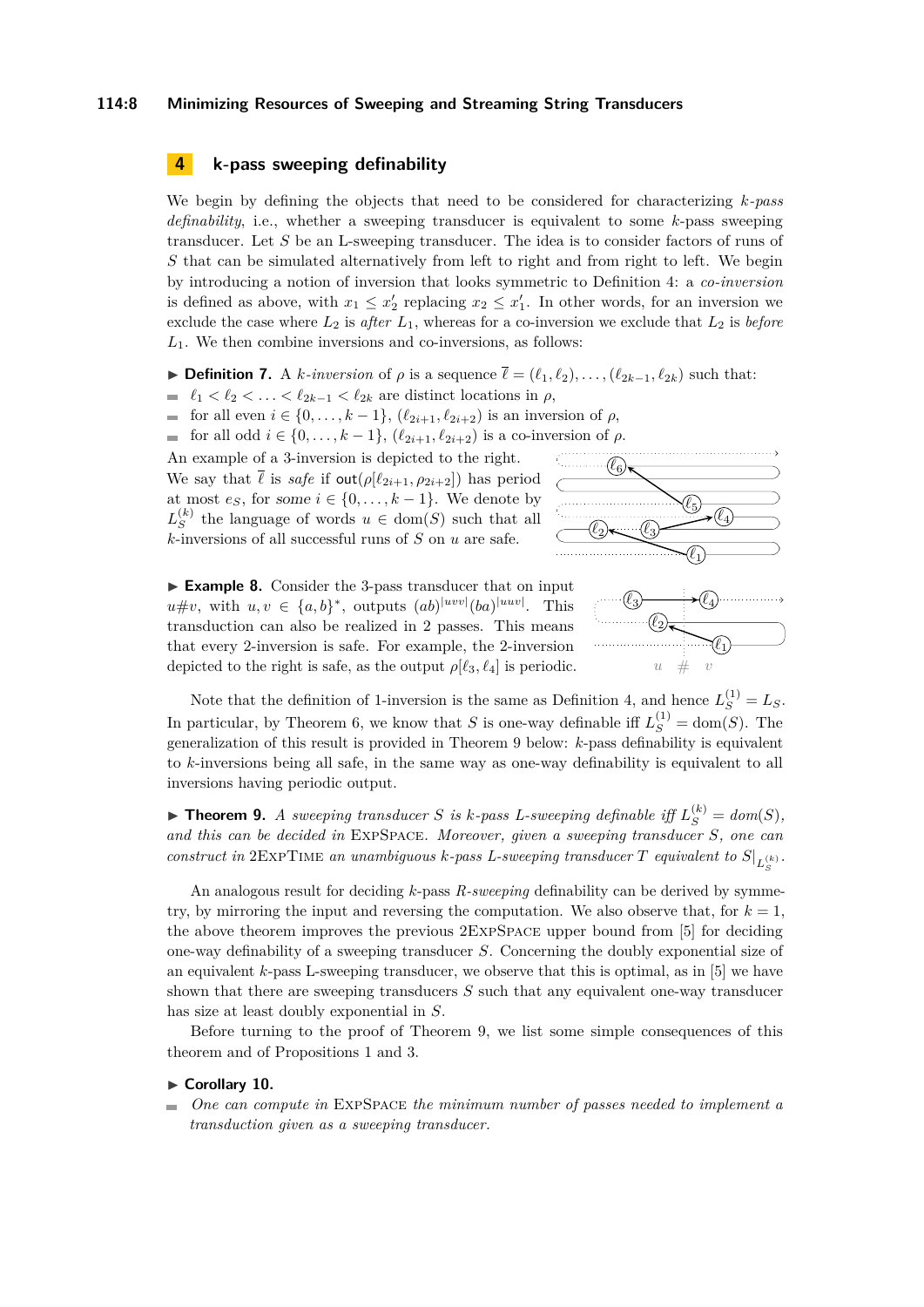- *One can compute in* 3ExpSpace *the minimum number of reversals needed to implement a transduction given as a bounded-reversal two-way transducer. The complexity is* 2ExpSpace *if the given two-way transducer is unambiguous.*
- *One can compute in* 2ExpSpace *the minimum number of registers needed to implement a transduction given as a concatenation-free streaming transducer. The complexity is* ExpSpace *if the given streaming transducer is unambiguous.*

The proof of Theorem [9](#page-7-1) is split into two parts. The first part, called "soundness", deals with the construction of the *k*-pass L-sweeping transducer *T* of the second claim. Since  $L_S^{(k)} = \text{dom}(S)$  implies that *T* is equivalent to *S*, this construction also proves the right-to-left direction of the first claim. Moreover, as a side result, we prove that whether  $L_S^{(k)} = \text{dom}(S)$ holds is decidable in ExpSpace. The second part, called "completeness", deals with the left-to-right direction of the first claim.

**Soundness.** We show how to construct from *S* a *k*-pass L-sweeping transducer *T* equivalent to  $S|_{L^{(k)}_{S}}$ . The idea is to consider a successful run  $\rho$  of *S* on a word  $u \in L^{(k)}_{S}$ into  $k$  factors. We then simulate each factor of the run in a single pass, alternatively from  $S^{(k)}$ , and divide it left to right and from right to left, using [\[5\]](#page-12-6). First we need the notion of *k-factorizations*:

 $\triangleright$  **Definition 11.** A *k*-factorization of a successful run  $\rho$  of *S* is any sequence of locations  $\overline{\ell} = \ell_0, \ell_1, \ldots, \ell_k$  of  $\rho$  such that:

- $\ell_0 \leq \ell_1 \leq \ldots \leq \ell_k$ ,  $\ell_0$  is the first location of *ρ*, and  $\ell_k$  is the last location of *ρ*,
- for all even indexes *i*, with  $0 \le i < k$ , and all inversions  $(\ell, \ell')$  of  $\rho$ , with  $\ell_i \le \ell \le \ell' \le \ell_{i+1}$ , the word  $\text{out}(\rho[\ell, \ell'])$  has period at most  $e_S$ ,
- for all odd indexes *i*, with  $1 \leq i < k$ , and all co-inversions  $(\ell, \ell')$  of  $\rho$ , with  $\ell_i \leq \ell \leq \ell' \leq$  $\ell_{i+1}$ , the word out( $\rho$ [ $\ell$ , $\ell'$ ]) has period at most  $e_S$ .

► **Example 12.** We consider the transducer of Example [8](#page-7-2) and we depict a 2-factorization of a run of it (gray nodes). All the inversions between  $\ell_0$  and  $\ell_1$ , and all the co-inversions between  $\ell_1$  and  $\ell_2$ , must be periodic. Note that the run does contain non-periodic inversions (e.g. those crossing  $\ell_1$ ), and hence it does not admit a 1-factorization.



The following lemma shows that we can reason equally in terms of safe *k*-inversions (Definition [7\)](#page-7-3) and in terms of *k*-factorizations.

<span id="page-8-0"></span>▶ **Lemma 13.** *For every word*  $u \in dom(S)$ *, we have that*  $u \in L_S^{(k)}$  $S<sup>(*κ*)</sup>$  *if and only if all successful runs of S on u admit k-factorizations.*

Next we show that being a *k*-factorization is a *regular* property. To formalize this, we need to explain how to encode runs and sequences of locations as annotations of the underlying input. Formally, given a word  $u \in \text{dom}(S)$ , a successful run  $\rho$  of *S* on *u*, and a tuple of locations  $\bar{\ell} = \ell_1, \ldots, \ell_m$  in  $\rho$ , we denote by  $\langle u, \rho, \bar{\ell} \rangle$  the word obtained by annotating each position  $1 \leq x \leq |u|$  of *u* with the crossing sequence  $\rho |x|$  and with the *m*-tuple  $\overline{y} = (y_1(x), \ldots, y_m(x))$ , where each  $y_i(x)$  is either the level of  $\ell_i$  or  $\perp$ , depending on whether  $\ell_i$  is at position *x* or not. Based on this encoding, we can define the language  $F_S^{(k)}$ *S* of all words of the form  $\langle u, \rho, \overline{\ell} \rangle$ , where  $\rho$  is a successful run of *S* on *u* and  $\overline{\ell} = \ell_0, \ldots, \ell_k$  is a  $k$ -factorization of  $\rho$ . Lemma [14](#page-9-0) below proves that this language is regular. In fact, in order to better handle the complexity of our characterization, the lemma shows that both  $F_S^{(k)}$ *S* and its complement  $\overline{F}_S^{(k)}$  are recognized by automata of doubly exponential size.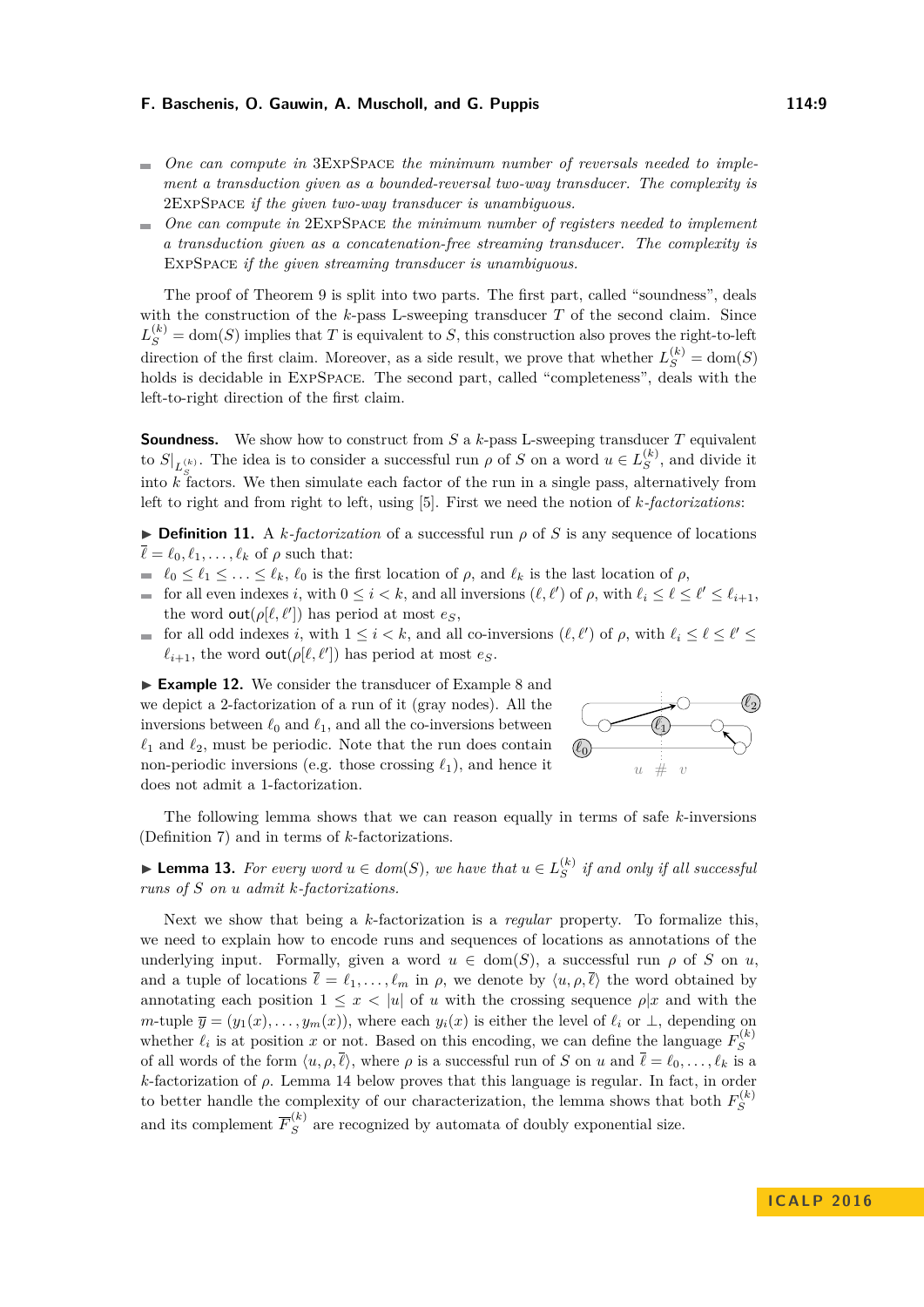#### **114:10 Minimizing Resources of Sweeping and Streaming String Transducers**

<span id="page-9-0"></span> $\blacktriangleright$  Lemma 14. *The language*  $F_S^{(k)}$  $S^{(k)}_{S}$  and its complement  $\overline{F}_{S}^{(k)}$  are recognized by non-deterministic *finite state automata of size double exponential w.r.t. S.*

Using the above encodings, we can also relativize the outputs produced by the transducer *S* to factors of successful runs. More precisely, we denote by  $S_{\text{factors}}$  the transducer that reads words of the form  $\langle u, \rho, \ell_1, \ell_2 \rangle$  and outputs words of the form  $\text{out}(\rho[\ell_1, \ell_2])$ , provided that  $\rho$  is a successful run of *S* on *u* and  $\ell_1, \ell_2$  are two locations in it. Note that  $S_{\text{factors}}$  does not check that the input is well-formed, in particular, that  $\rho$  is a successful run of *S* on *u*. Because of this, the number of states of *S*factors is polynomial in the number of states of *S*, and a succinct representation of *S*factors can be produced in polynomial time.

Now, it is easy to construct a *k*-pass L-sweeping transducer T equivalent to  $S|_{L_{\leq}^{(k)}},$  as claimed in Theorem [9.](#page-7-1) The idea is that, on reading the input *u*, the transducer *T* guesses a successful run  $\rho$  on *u* and a *k*-factorization  $\bar{\ell} = \ell_0, \ldots, \ell_k$  of  $\rho$  – this can be done using the encoding  $\langle u, \rho, \bar{\ell} \rangle$  and Lemma [14.](#page-9-0) While guessing these objects, *T* performs *k* passes and outputs  $T_0(\langle u, \rho, \ell_0, \ell_1 \rangle) \cdot T_1(\langle u, \rho, \ell_1, \ell_2 \rangle) \cdot \ldots \cdot T_{k-1}(\langle u, \rho, \ell_{k-1}, \ell_k \rangle)$ , where each  $T_i$  is the 1-pass sweeping transducer obtained by applying Theorem [6](#page-6-1) to  $S_{\text{factor}}$  (as usual, some mirroring is required for dealing with the odd indexes *i*). The only technical detail, here, is that different objects  $\rho, \overline{\ell}$  may be guessed along the different passes of *T*. If this happens, the output produced by *T* might not be equal to that of *S*. We can overcome this problem by exploiting disambiguation, namely, by guessing canonical encodings  $\langle u, \rho, \bar{\ell} \rangle$  in the language  $F_S^{(k)}$  $S^{(k)}$ . For example, we can fix a lexicographic ordering on these encodings and commit to always guessing the least encoding among those that agree on the input word *u*. This requires reasoning with both the language  $F_S^{(k)}$  $\overline{F}_S^{(k)}$  and its complement  $\overline{F}_S^{(k)}$  $S^{\left(\infty\right)}$ . By Lemma [14,](#page-9-0) the two languages are recognized by automata of doubly exponential size in *S*, and hence *T* can be constructed in doubly exponential time from *S*. As a matter of fact, the transducer *T* that we just constructed is also unambiguous.

We conclude this part by showing how to decide in exponential space if  $L_S^{(k)} = \text{dom}(S)$ . In fact, as we already know that  $L_S^{(k)} \subseteq \text{dom}(S)$ , it suffices to decide only the containment  $L_S^{(k)} \supseteq \text{dom}(S)$ . We know from Lemma [13](#page-8-0) that the language  $L_S^{(k)}$  $S<sup>(*κ*)</sup>$  coincides with the projection of  $F_S^{(k)}$  $S_S^{(k)}$  on the underlying words *u*. Thus, we have  $L_S^{(k)} \supseteq \text{dom}(S)$  if and only if  $\overline{F}_S^{(k)} \cap D = \emptyset$ , where  $D = \{ \langle u, \rho, \overline{\ell} \rangle : u \in \text{dom}(S) \}.$  A close inspection of the construction of the automaton for  $\overline{F}_S^{(k)}$  $S$ <sup>(*k*)</sup> shows that the emptiness of  $\overline{F}_S^{(k)}$  ∩ *D* can be decided in EXPSPACE.

**Completeness.** Here we prove the left-to-right direction of the first claim of Theorem [9.](#page-7-1) We suppose that *S* is an L-sweeping transducer and *T* is an equivalent *k*-pass L-sweeping transducer. We fix, once and for all, a successful run  $\rho$  of *S* on *u* and a *k*-inversion  $\overline{\ell} = (\ell_1, \ell_2), \ldots, (\ell_{2k-1}, \ell_{2k})$  of  $\rho$ .

The goal is to prove that  $\bar{\ell}$  is safe, namely, that the factor of the output produced between the locations of some (co-)inversion  $(\ell_{2i+1}, \ell_{2i+2})$  of  $\overline{\ell}$  is periodic, with uniformly bounded period. The main idea is to try to find a factor  $\text{out}(\rho[\ell_{2i+1}, \ell_{2i+2}])$  that is entirely covered by the output produced along a single pass of the equivalent transducer *T*, and apply a suitable generalization of Proposition [5.](#page-6-2) Informally, this works by pumping the output out( $\rho$ [ $\ell_{2i+1}, \ell_{2i+2}$ ]) through repeating the witnessing loops of ( $\ell_{2i+1}, \ell_{2i+2}$ ). In a similar way, we pump the output produced along a single pass of *T*. Then, by analyzing how the former outputs are covered by the latter outputs, we deduce the periodicity of  $\text{out}(\rho[\ell_{2i+1}, \ell_{2i+2}]).$ 

The main difficulty in formalizing the above idea lies in the fact that the *k* passes of the supposed transducer *T* cannot be identified directly on the run  $\rho$  of *S*. Therefore we need to reason in a proper way about *families* of factors associated with (co-)inversions inside pumped runs. Below, we introduce some terminology and notation to ease this task.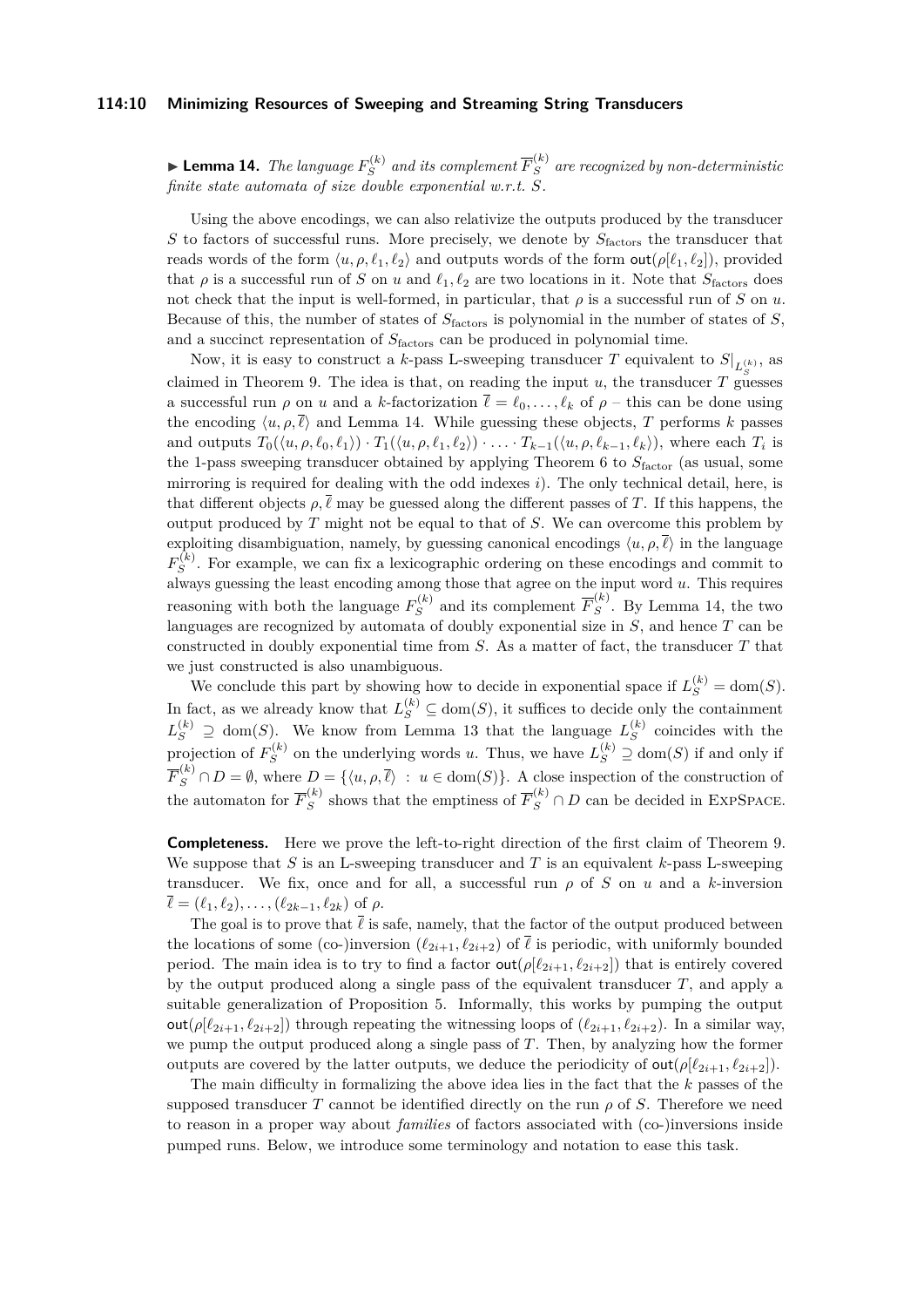Recall that  $\overline{\ell} = (\ell_1, \ell_2), \ldots, (\ell_{2k-1}, \ell_{2k})$  is a *k*-inversion of the run  $\rho$ . For all  $i = 0, \ldots, k-1$ , let  $L_{2i+1}$  and  $L_{2i+2}$  be the witnessing loops of  $(\ell_{2i+1}, \ell_{2i+2})$ . For a given tuple of numbers  $\overline{n} =$  $(n_1, \ldots, n_{2k}) \in \mathbb{N}^{2k}$ , we define  $\rho^{\overline{n}} = \text{pump}_{\overline{L}}^{\overline{n}}(\rho)$ , where  $\overline{L} = L_1, \ldots, L_{2k}$  and  $\overline{n} = n_1, \ldots, n_{2k}$ (recall that this is the run obtained by pumping the loops  $L_1, \ldots, L_{2k}$  respectively  $n_1, \ldots, n_{2k}$ times, as described in Section [3\)](#page-5-0). Similarly, we denote by  $u^{\overline{n}}$  the word parsed by the pumped run  $\rho^{\overline{n}}$ .

We would like to map the inversions and co-inversions of  $\bar{\ell}$  on the pumped runs  $\rho^{\bar{n}}$ . Consider an inversion  $(\ell_{2i+1}, \ell_{2i+2})$ , for some  $i \in \{1, \ldots, 2k\}$  (the case of a co-inversion is similar). Recall that when pumping loops in  $\rho$ , several copies of the original locations may be introduced. In particular, among the copies of the inversion  $(\ell_{2i+1}, \ell_{2i+2})$  that appear in the pumped run  $\rho^{\overline{n}}$ , we will consider the maximal one, which is identified by taking the first copy  $\tilde{\ell}_{2i+1}$  of  $\ell_{2i+1}$  and the last copy  $\tilde{\ell}_{2i+2}$  of  $\ell_{2i+2}$ . For the sake of brevity, we say that  $(\tilde{\ell}_{2i+1}, \tilde{\ell}_{2i+2})$  is the inversion of  $\rho^{\overline{n}}$  that *corresponds* to  $(\ell_{2i+1}, \ell_{2i+2})$ .

We can now define the key objects for our reasoning, that is, the factors of the output of a pumped run  $\rho^{\overline{n}}$  that correspond in the original run  $\rho$  to the factors produced between the locations of the (co-)inversions of  $\overline{\ell}$ . Formally, for every 2*k*-tuple  $\overline{n}$  of natural numbers and every index  $i = 0, \ldots, k - 1$ , we define

<span id="page-10-0"></span>
$$
v^{\overline{n}}(i) \ = \ \text{out}\big(\rho^{\overline{n}}[\tilde{\ell}_{2i+1},\tilde{\ell}_{2i+2}]\big)
$$

where  $(\tilde{\ell}_{2i+1}, \tilde{\ell}_{2i+2})$  is the (co-)inversion of  $\rho^{\overline{n}}$  that corresponds to  $(\ell_{2i+1}, \ell_{2i+2})$ . Below we highlight the relevant factors inside the output produced by *S* on  $u^{\overline{n}}$ .

$$
S(u^{\overline{n}}) = \text{out}(\rho^{\overline{n}}[\tilde{\ell}_0,\tilde{\ell}_1]) \cdot \pmb{v}^{\overline{n}}(0) \cdot \text{out}(\rho^{\overline{n}}[\tilde{\ell}_2,\tilde{\ell}_3]) \cdot \pmb{v}^{\overline{n}}(1) \cdot \ldots \cdot \pmb{v}^{\overline{n}}(k-1) \cdot \text{out}(\rho^{\overline{n}}[\tilde{\ell}_{2k},\tilde{\ell}_{2k+1}])
$$
(1)

where  $\tilde{\ell}_0$  is the first location of  $\rho^{\overline{n}}$ ,  $\tilde{\ell}_{2k+1}$  is the last location of  $\rho^{\overline{n}}$ .

In a similar way, we can factorize the output produced by the *k*-pass L-sweeping transducer *T* when reading the input  $u^{\overline{n}}$ . However, the focus here is on the factors of the output produced along each pass. Formally, given  $\overline{n} \in \mathbb{N}^{2k}$ , we let  $\sigma^{\overline{n}}$  be some successful run of *T* on  $u^{\overline{n}}$ . For every  $j = 0, \ldots, k - 1$ , we let  $\ell'_j$  be the first location of  $\sigma^{\overline{n}}$  at level *j*. We further let  $\ell'_k$  be the last location of  $\sigma^{\overline{n}}$ , which is at level  $k-1$ . We then define

<span id="page-10-1"></span>
$$
w^{\overline{n}}(j) \ = \ \textsf{out}\big(\sigma^{\overline{n}}[\ell'_j,\ell'_{j+1}]\big)
$$

and factorize the output of *T* on  $u^{\overline{n}}$  as follows:

$$
T(u^{\overline{n}}) = w^{\overline{n}}(0) \cdot w^{\overline{n}}(1) \cdot \ldots \cdot w^{\overline{n}}(k-1). \tag{2}
$$

The next step is to exploit the hypothesis that *S* and *T* are equivalent. This means that Equations [\(1\)](#page-10-0) and [\(2\)](#page-10-1) represent the same word. From this we derive that, for any given  $\overline{n} \in \mathbb{N}^{2k}$ , at least one of the words  $v^{\overline{n}}(i)$  highlighted in Equation [\(1\)](#page-10-0) is a factor of the word  $w^{\overline{n}}(i)$  highlighted in Equation [\(2\).](#page-10-1) However, what is the index *i* for which this coverability relation holds depends on the parameter  $\bar{n}$ . In order to enable a reasoning similar to that of Proposition [5,](#page-6-2) we need to find a single index *i* such that, for "sufficiently many" parameters  $\overline{n}, v^{\overline{n}}(i)$  is a factor of  $w^{\overline{n}}(i)$ . The definition below, formalizes what we mean precisely by "sufficiently many"  $\bar{n}$  – intuitively, we require that specific coordinates of  $\bar{n}$  are unbounded, as well the differences between these coordinates.

**Definition 15.** Let  $\mathcal{P}(\overline{n})$  denote an arbitrary property of tuples  $\overline{n} \in \mathbb{N}^{2k}$ . Further let *h, h'* be two distinct coordinates in  $\{1, \ldots, 2k\}$ . We say that  $\mathcal{P}(\overline{n})$  holds *unboundedly on the coordinates*  $h, h'$  *of*  $\overline{n}$  if, for all numbers  $n_0 \in \mathbb{N}$ , there exist  $\overline{n}_1, \overline{n}_2 \in \mathbb{N}^{2k}$  such that: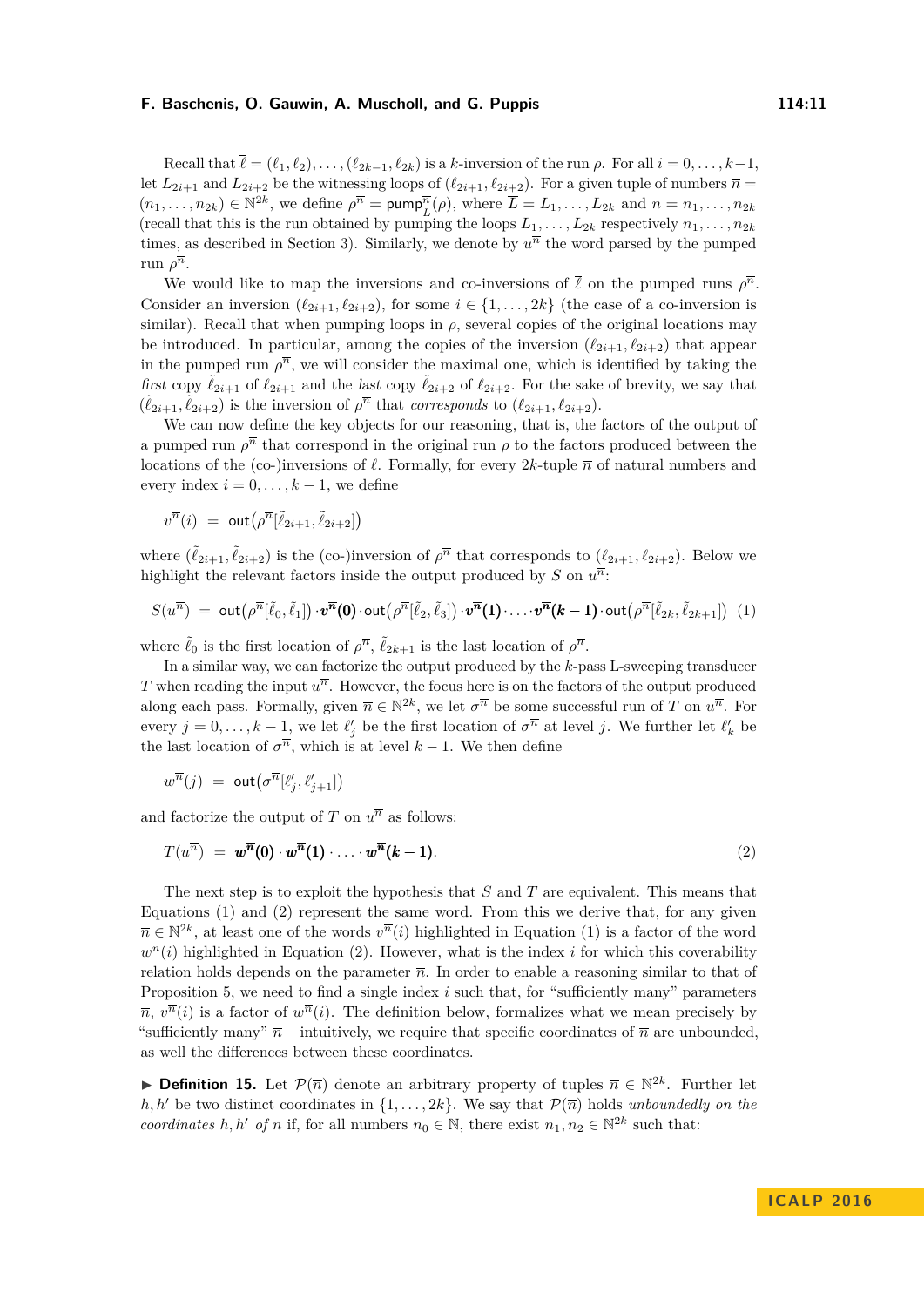- $\blacksquare$   $\mathcal{P}(\overline{n}_1)$  and  $\mathcal{P}(\overline{n}_2)$  hold,
- $\overline{n}_1[h] \ge n_0$  and  $\overline{n}_1[h'] \overline{n}_1[h] \ge n_0$ ,  $\overline{n}_2[h'] \ge n_0$  and  $\overline{n}_2[h] - \overline{n}_2[h'] \ge n_0$ .

We recall that each factor  $v^{\overline{n}}(i)$  is associated with the (co-)inversion ( $\ell_{2i+1}, \ell_{2i+2}$ ), and that the corresponding components  $\overline{n}[2i + 1]$  and  $\overline{n}[2i + 2]$  of the parameter  $\overline{n}$  denote the number of times the witnessing loops  $L_{2i+1}$  and  $L_{2i+2}$  are pumped in  $\rho^{\overline{n}}$ . The specific properties we are interested in are the following ones, for  $i = 0, \ldots, k - 1$ :

$$
\mathcal{P}_i(\overline{n}) = "v^{\overline{n}}(i) \text{ is a factor of } w^{\overline{n}}(i)".
$$

It is not difficult to see that for every tuple  $\overline{n} \in \mathbb{N}^{2k}$ ,  $\mathcal{P}_i(\overline{n})$  holds for some  $i \in \{0, \ldots, k-1\}$ . From this, using a suitable counting argument, we can prove the crucial lemma below.

<span id="page-11-1"></span>**► Lemma 16.** *There exists an index*  $i \in \{0, ..., k-1\}$  *such that the property*  $\mathcal{P}_i(\overline{n}) =$ " $v^{\overline{n}}(i)$  is a factor of  $w^{\overline{n}}(i)$ " *holds unboundedly on the coordinates*  $2i + 1$  *and*  $2i + 2$  *of*  $\overline{n}$ *.* 

The last piece of the puzzle consists of generalizing the statement of Proposition [5.](#page-6-2) The idea is that we can replace the hypothesis that *S* is one-way definable by the weaker assumption of Lemma [16.](#page-11-1) That is, if  $\mathcal{P}_i(\overline{n})$  holds unboundedly on the coordinates  $2i + 1$ and  $2i + 2$  of  $\overline{n}$ , we can still use the same arguments based on pumping and Fine-Wilf's Theorem as in Proposition [5,](#page-6-2) in order to deduce that the output  $\text{out}(\rho[\ell_{2i+1}, \ell_{2i+2}])$  between the locations of the (co-)inversion is periodic:

<span id="page-11-2"></span>**Proposition 17.** *If the property*  $P_i(\overline{n}) = "v^{\overline{n}}(i)$  is a factor of  $w^{\overline{n}}(i)$ " *holds unboundedly on the coordinates*  $2i+1$  *and*  $2i+2$  *of*  $\overline{n}$ *, then the output* **out**( $\rho[\ell_{2i+1}, \ell_{2i+2}]$ ) *produced between the locations of the (co-)inversion*  $(\ell_{2i+1}, \ell_{2i+2})$  *is periodic, with period*  $e_S$ *. In particular, the k*-*inversion*  $\bar{\ell} = (\ell_1, \ell_2), \ldots, (\ell_{2k-1}, \ell_{2k})$  *is safe.* 

To conclude, we assumed that the L-sweeping transducer *S* is equivalent to a *k*-pass L-sweeping transducer *T*. We considered a successful run *ρ* of *S* and an arbitrary *k*-inversion  $\overline{\ell}$  of it. By Lemma [16,](#page-11-1) we know that there is an index  $i \in \{0, \ldots, k-1\}$  for which the property  $P_i(\overline{n}) = "v^{\overline{n}}(i)$  *is a factor of*  $w^{\overline{n}}(i)$  *"* holds unboundedly on the coordinates  $2i + 1$ and  $2i + 2$  of  $\overline{n}$ . From this, by applying Proposition [17,](#page-11-2) we derive that the *k*-inversion  $\overline{\ell}$  is safe. This proves the left-to-right direction of the first claim of Theorem [9.](#page-7-1)

# <span id="page-11-0"></span>**5 Sweeping transducers and MSO**

We provide a logical characterization of sweeping transducers. For this we will consider restricted forms of transductions definable in monadic-second order logic (MSO) [\[8\]](#page-12-1).

MSO transductions are described by specifying the output (seen as a relational structure) from a fixed number of copies of the input. Formally, an *MSO transduction with m copies* consists of an MSO sentence  $\Phi_{\text{dom}}$ , some unary MSO formulas  $\Phi_a^i(x)$ , one for each  $i \in$  $\{1,\ldots,m\}$  and  $a \in \Delta$ , and some binary MSO formulas  $\Phi_{\leq}^{i,j}(x,y)$ , one for each  $i,j \in$  $\{1, \ldots, m\}$ . Intuitively, the sentence  $\Phi_{\text{dom}}$  tells whether the transduction is defined on some input *u*. The unary formula  $\Phi_a^i(x)$  tells whether the element *x* of the *i*-th copy of the input belongs to the output and is labeled with the letter *a*. The formula  $\Phi_{\leq}^{i,j}(x, y)$  tells whether, in the produced output, the element *x* of the *i*-th copy of the input precedes the element *y* of the *j*-th copy of the input. Note that the sentence  $\Phi_{\text{dom}}$  can easily guarantee that, whenever the output is defined, it is well-formed, namely, it is a word. For the sake of simplicity, we assume that  $\Phi_a^i(x)$  *entails*  $\Phi_{\text{dom}}$ , namely, for all words *u* and all positions  $x, u \models \Phi_a^i(x)$ implies  $u \models \Phi_{\text{dom}}$ . Similarly, we assume that  $\Phi_{\leq}^{i,j}(x, y)$  entails  $\Phi^{i}(x)$  and  $\Phi^{j}(y)$ .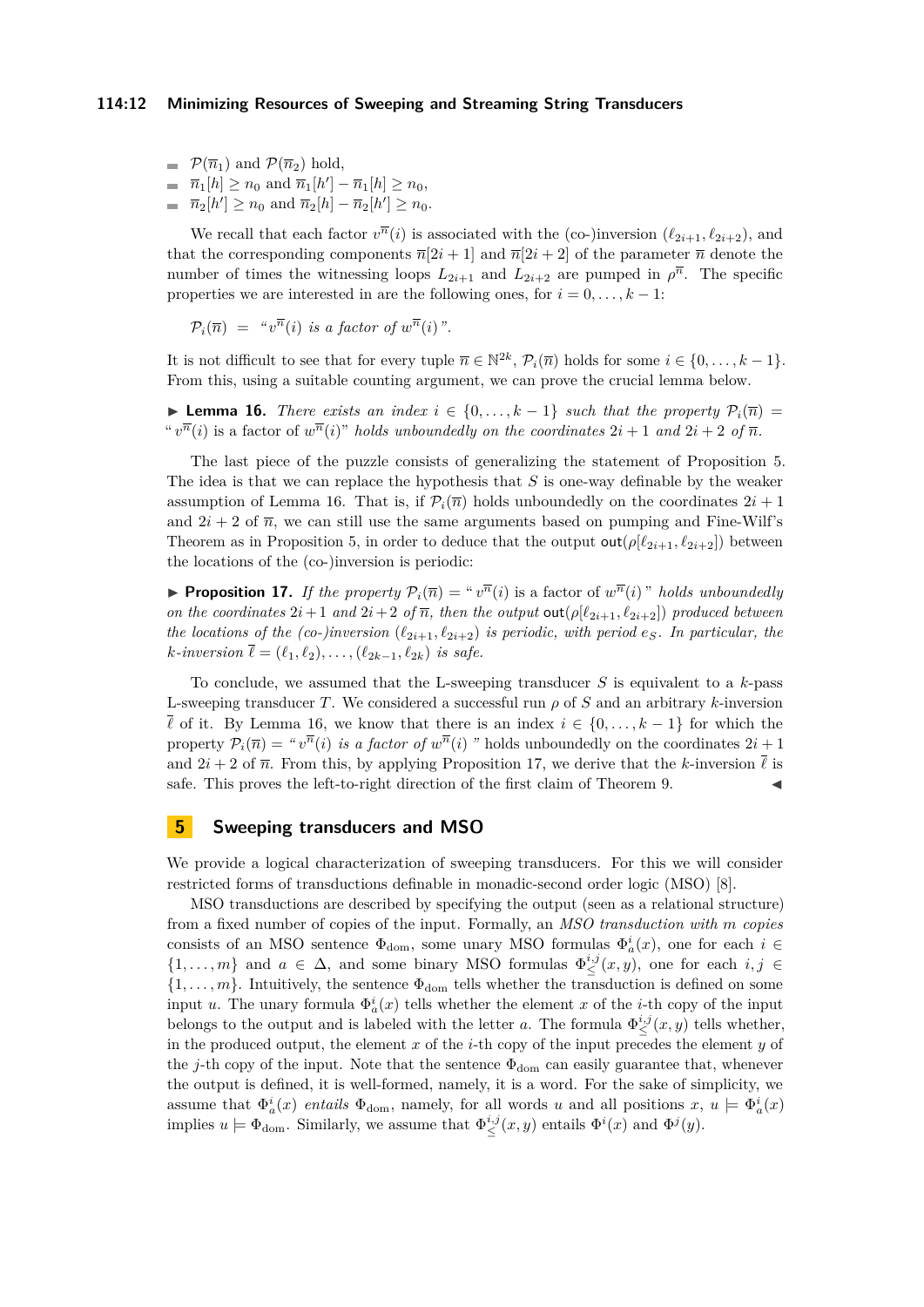- $\triangleright$  **Definition 18.** Let *T* be an MSO transduction with *m* copies. We say that *T* is
- *order-preserving* if each formula  $\Phi_{\leq}^{i,j}(x, y)$  entails  $x \leq y$ ;  $\overline{a}$
- *order-inversing* if each formula  $\Phi_{\leq}^{i,j}(x, y)$  entails  $x \geq y$ ;  $\overline{\phantom{a}}$
- *k-phase* if there is a partition  $I_0, I_1, \ldots, I_{k-1}$  of the set of indexes  $\{1, \ldots, m\}$  such that *I*<sub>0</sub> < *I*<sub>1</sub> < ... < *I*<sub>*k*−1</sub>, namely, *i* < *j* for all 0 ≤ *h* < *h'* < *k*, *i* ∈ *I<sub><i>h*</sub></sub>, and each formula  $\Phi_{\leq}^{i,j}(x, y)$  entails  $x \leq y$  if *h* is even, or  $x \geq y$  otherwise.

We know from [\[9\]](#page-12-9) that order-preserving MSO transductions capture precisely the one-way definable transductions. We obtain:

I **Theorem 19.** *k-phase MSO transductions have the same expressive power as functional, k-pass L-sweeping transducers.*

## **6 Conclusions**

We showed that sweeping transducers, bounded-reversal transducers, and concatenation-free streaming transducers define the same subclass of regular word transductions. Our main result is an effective characterization of transductions definable by sweeping transducers with a fixed number of passes. As a consequence we obtained a procedure that minimizes the number of registers in a concatenation-free sweeping transducer.

We believe that similar results can be proven for two-way (non-sweeping) transducers, using a refined version of the constructions presented here. In this respect, an interesting open problem is to characterize the two-way transducers that are equivalent to sweeping transducers, but with an arbitrary (unspecified) number of passes.

#### **References**

- <span id="page-12-0"></span>**1** A. V. Aho and J. D. Ullman. A characterization of two-way deterministic classes of languages. *J. Comput. Syst. Sci.*, 4(6):523–538, 1970.
- <span id="page-12-2"></span>**2** R. Alur and P. Cerný. Expressiveness of streaming string transducers. In *FSTTCS*, volume 8 of *LIPIcs*, pages 1–12. Schloss Dagstuhl – Leibniz-Zentrum fuer Informatik, 2010. [doi:](http://dx.doi.org/10.4230/LIPIcs.FSTTCS.2010.1) [10.4230/LIPIcs.FSTTCS.2010.1](http://dx.doi.org/10.4230/LIPIcs.FSTTCS.2010.1).
- <span id="page-12-3"></span>**3** R. Alur and L. D'Antoni. Streaming tree transducers. In *ICALP*, volume 7392 of *LNCS*, pages 42–53. Springer, 2012.
- <span id="page-12-4"></span>**4** R. Alur and M. Raghothaman. Decision problems for additive regular functions. In *ICALP*, volume 7966 of *LNCS*, pages 37–48. Springer, 2013.
- <span id="page-12-6"></span>**5** F. Baschenis, O. Gauwin, A. Muscholl, and G. Puppis. One-way definability of sweeping transducers. In *FSTTCS*, volume 45 of *LIPIcs*, pages 178–191. Schloss Dagstuhl – Leibniz-Zentrum fuer Informatik, 2015. [doi:10.4230/LIPIcs.FSTTCS.2015.178](http://dx.doi.org/10.4230/LIPIcs.FSTTCS.2015.178).
- <span id="page-12-7"></span>**6** O. Carton and L. Dartois. Aperiodic two-way transducers and FO-transductions. In *CSL*, LIPIcs, pages 160–174. Schloss Dagstuhl – Leibniz-Zentrum fuer Informatik, 2015. [doi:](http://dx.doi.org/10.4230/LIPIcs.CSL.2015.160) [10.4230/LIPIcs.CSL.2015.160](http://dx.doi.org/10.4230/LIPIcs.CSL.2015.160).
- <span id="page-12-8"></span>**7** L. Daviaud, P.-A. Reynier, and J.-M. Talbot. A generalised twinning property for minimisation of cost register automata. In *LICS*. IEEE Computer Society, 2016.
- <span id="page-12-1"></span>**8** J. Engelfriet and H. J. Hoogeboom. MSO definable string transductions and two-way finite-state transducers. *ACM Trans. Comput. Logic*, 2:216–254, 2001.
- <span id="page-12-9"></span>**9** E. Filiot. Logic-automata connections for transformations. In *ICLA*, pages 30–57, 2015.
- <span id="page-12-5"></span>**10** E. Filiot, O. Gauwin, P.-A. Reynier, and F. Servais. From two-way to one-way finite state transducers. In *LICS*, pages 468–477. IEEE Computer Society, 2013.